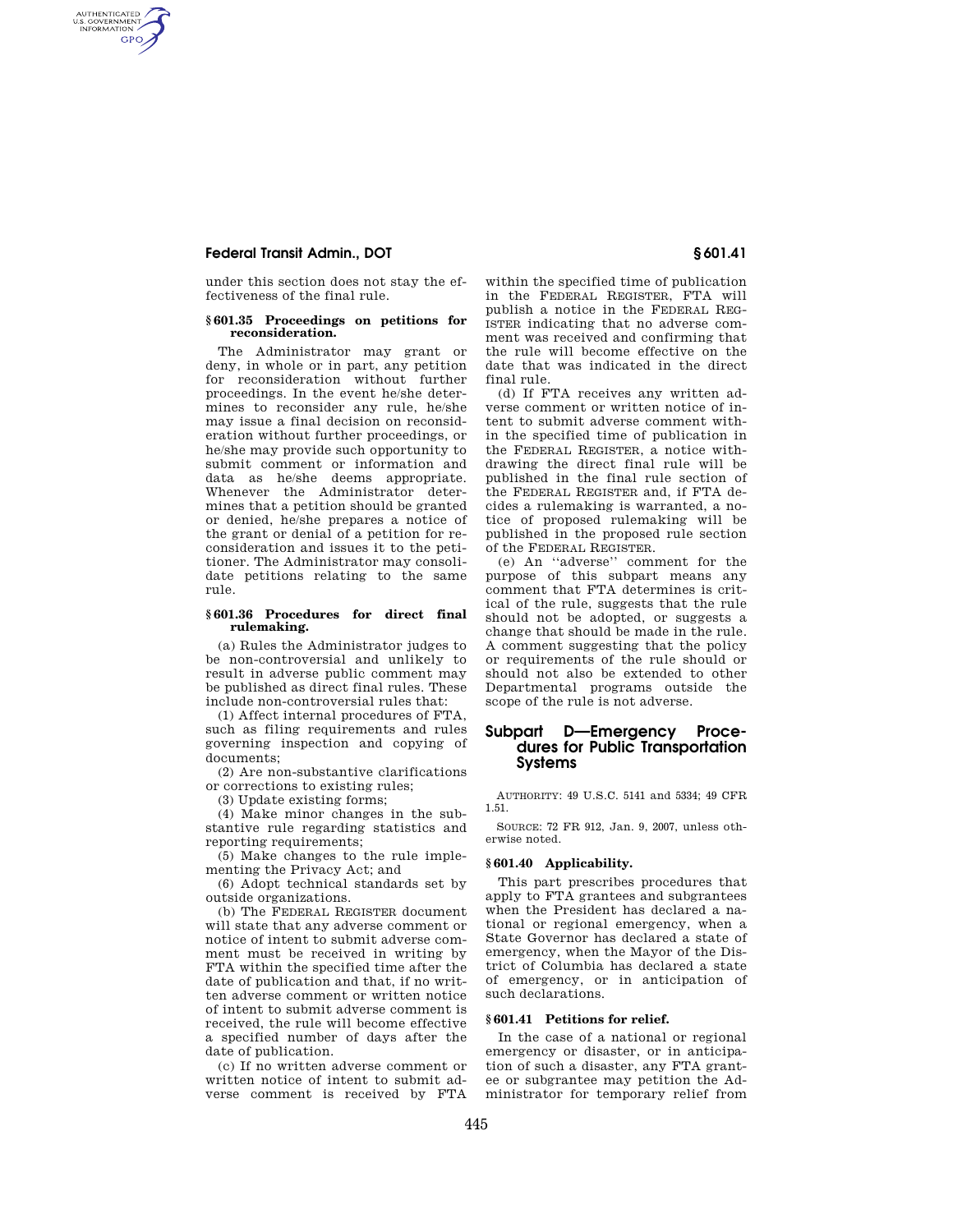the provisions of any policy statement, circular, guidance document or rule.

# **§ 601.42 Emergency relief docket.**

(a) By January 31st of each year, FTA shall establish an Emergency Relief Docket in the publicly accessible DOT Docket Management System (DMS) (*http://dms.dot.gov*).

(b) FTA shall publish a notice in the FEDERAL REGISTER identifying, by docket number, the Emergency Relief Docket for that calendar year. A notice shall also be published in the previous year's Emergency Relief Docket identifying the new docket number.

(c) If the Administrator, or his/her designee, determines that an emergency event has occurred, or in anticipation of such an event, FTA shall place a message on its web page (*http:// www.fta.dot.gov*) indicating the Emergency Relief Docket has been opened and including the docket number.

#### **§ 601.43 Opening the docket.**

(a) The Emergency Relief Docket shall be opened within two business days of an emergency or disaster declaration in which it appears FTA grantees or subgrantees are or will be impacted.

(b) In cases in which emergencies can be anticipated, such as hurricanes, FTA shall open the docket and place the message on the FTA web page in advance of the event.

(c) In the event a grantee or subgrantee believes the Emergency Relief Docket should be opened and it has not been opened, that grantee or subgrantee may submit a petition in duplicate to the Administrator, via U.S. mail, to: Federal Transit Administration, 400 Seventh Street, SW., Washington, DC 20590; via telephone, at: (202) 366–4043; or via fax, at (202) 366– 3472, requesting opening of the Docket for that emergency and including the information in §601.45. The Administrator in his/her sole discretion shall determine the need for opening the Emergency Relief Docket.

#### **§ 601.44 Posting to the docket.**

(a) All petitions for relief must be posted in the docket in order to receive consideration by FTA.

(b) The docket is publicly accessible and can be accessed 24 hours a day, seven days a week, via the Internet at the docket facility's Web site at *http:// dms.dot.gov.* Petitions may also be submitted by U.S. mail or by hand delivery to the DOT Docket Management Facility, Room PL–401 (Plaza Level), 400 7th Street, SW, Washington, DC 20590.

(c) In the event a grantee or subgrantee needs to request immediate relief and does not have access to electronic means to request that relief, the grantee or subgrantee may contact any FTA regional office or FTA headquarters and request that FTA staff submit the petition on their behalf.

(d) Any grantee or subgrantee submitting petitions for relief or comments to the docket must include the agency name (Federal Transit Administration) and that calendar year's docket number. Grantees and subgrantees making submissions by mail or hand delivery should submit two copies.

#### **§ 601.45 Required information.**

A petition for relief under this section shall:

(a) Identify the grantee or subgrantee and its geographic location;

(b) Specifically address how an FTA requirement in a policy statement, circular, or agency guidance will limit a grantee's or subgrantee's ability to respond to an emergency or disaster;

(c) Identify the policy statement, circular, guidance document and/or rule from which the grantee or subgrantee seeks relief; and

(d) Specify if the petition for relief is one-time or ongoing, and if ongoing identify the time period for which the relief is requested. The time period may not exceed three months; however, additional time may be requested through a second petition for relief.

# **§ 601.46 Processing of petitions.**

(a) A petition for relief will be conditionally granted for a period of three (3) business days from the date it is submitted to the Emergency Relief Docket.

(b) FTA will review the petition after the expiration of the three business